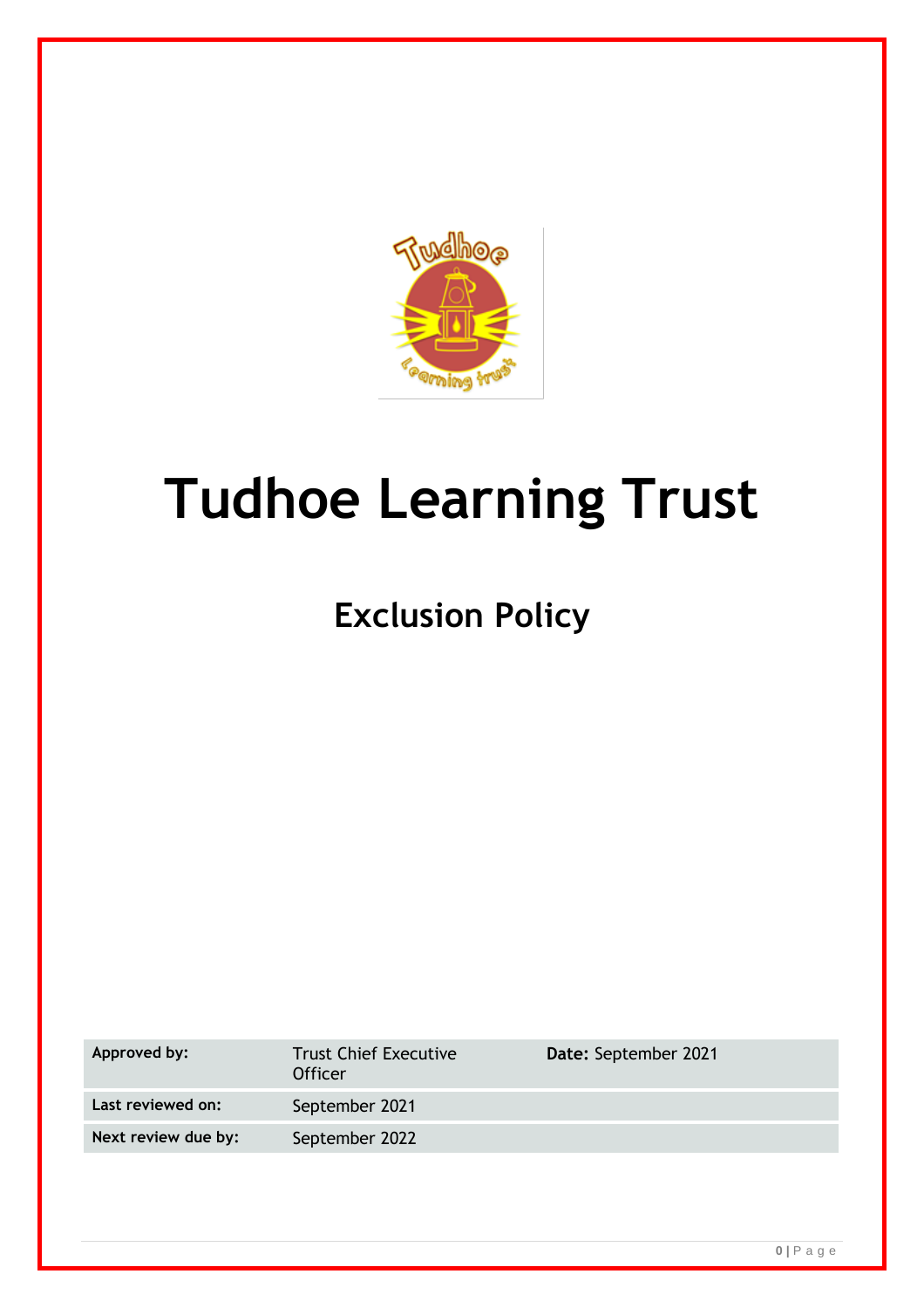# **Contents**

Appendix 1: independent review panel training ................... Error! Bookmark not defined.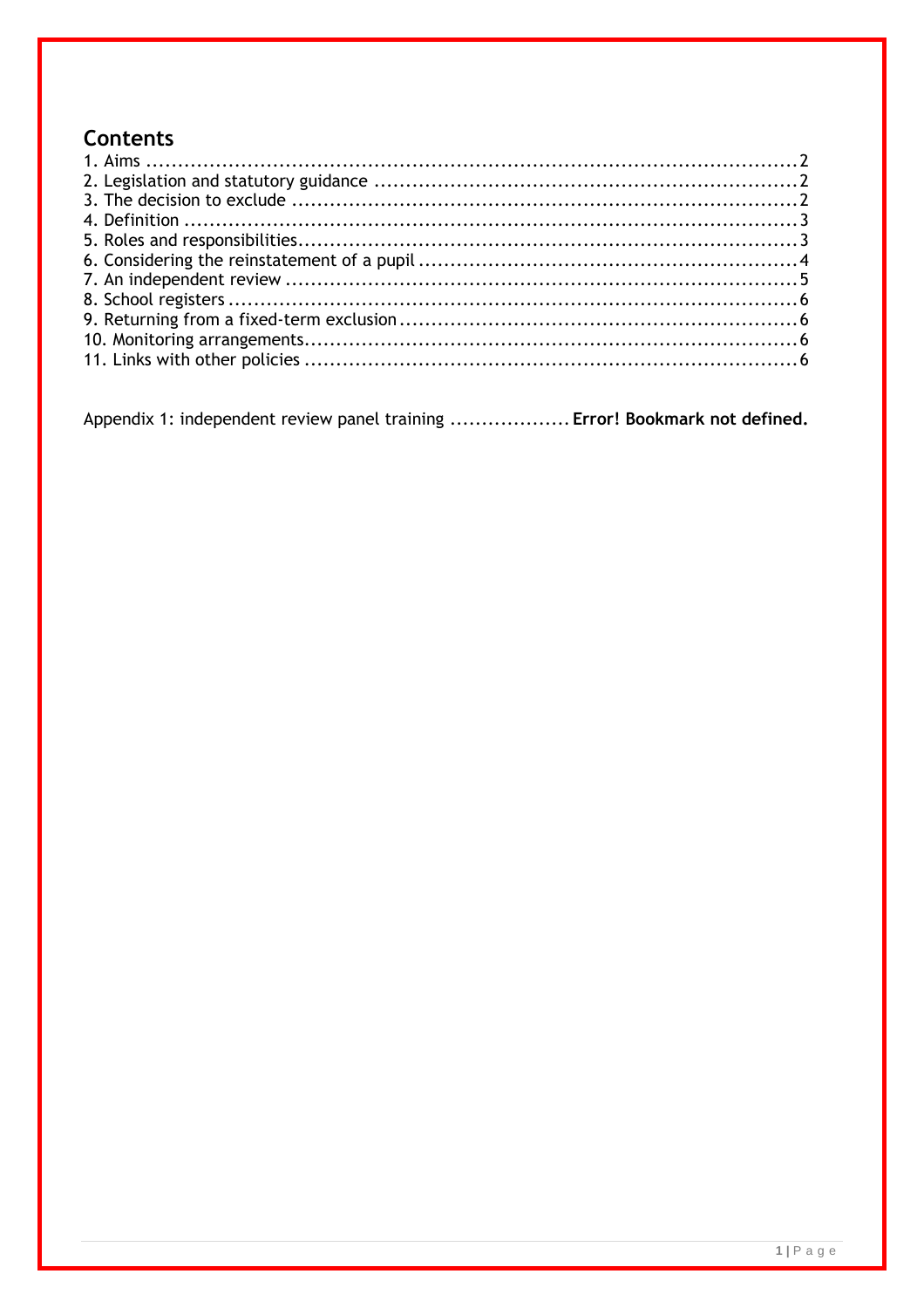# **Aims**

The Learning Trust aims to ensure that:

- The exclusions process is applied fairly and consistently
- The exclusions process is understood by Trust Directors, governors, staff, parents and pupils
- Pupils in school are safe and happy
- Pupils do not become NEET (not in education, employment or training)

# **Legislation and statutory guidance**

This policy is based on statutory guidance from the Department for Education: [Exclusion from](https://www.gov.uk/government/publications/school-exclusion)  [maintained schools, academies and pupil referral units \(PRUs\) in England.](https://www.gov.uk/government/publications/school-exclusion)

It is based on the following legislation, which outline schools' powers to exclude pupils:

- Section 52 of the [Education Act 2002,](http://www.legislation.gov.uk/ukpga/2002/32/section/52) as amended by the [Education Act 2011](http://www.legislation.gov.uk/ukpga/2011/21/contents/enacted)
- [The School Discipline \(Pupil Exclusions and Reviews\) \(England\) Regulations 2012](http://www.legislation.gov.uk/uksi/2012/1033/made)
- Sections 64-68 of the [School Standards and Framework Act 1998](http://www.legislation.gov.uk/ukpga/1998/31)

In addition, the policy is based on:

- Part 7, chapter 2 of the [Education and Inspections Act 2006,](http://www.legislation.gov.uk/ukpga/2006/40/part/7/chapter/2) which looks at parental responsibility for excluded pupils
- Section 579 of the [Education Act 1996](http://www.legislation.gov.uk/ukpga/1996/56/section/579), which defines 'school day'
- The [Education \(Provision of Full-Time Education for Excluded Pupils\) \(England\) Regulations](http://www.legislation.gov.uk/uksi/2007/1870/contents/made)  [2007,](http://www.legislation.gov.uk/uksi/2007/1870/contents/made) as amended by [The Education \(Provision of Full-Time Education for Excluded Pupils\)](http://www.legislation.gov.uk/uksi/2014/3216/contents/made)  [\(England\) \(Amendment\) Regulations 2014](http://www.legislation.gov.uk/uksi/2014/3216/contents/made)

This policy complies with our funding agreement and articles of association.

# **The decision to exclude**

Only the Head Teacher, or acting Head Teacher, can exclude a pupil from school. A permanent exclusion will be taken as a last resort.

Our Trust is aware that off-rolling is unlawful. Ofsted defines off-rolling as:

"…the practice of removing a pupil from the school roll without a formal, permanent exclusion or by encouraging a parent to remove their child from the school roll, when the removal is primarily in the interests of the school rather than in the best interests of the pupil."

We are committed to following all statutory exclusions procedures to ensure that every child receives an education in a safe and caring environment.

A decision to exclude a pupil will be taken only:

- In response to serious or persistent breaches of the school's behaviour policy, **and**
- If allowing the pupil to remain in school would seriously harm the education or welfare of others

Before deciding whether to exclude a pupil, either permanently or for a fixed period, the Head Teacher will:

- Consider all the relevant facts and evidence, including whether the incident(s) leading to the exclusion were provoked
- Allow the pupil to give their version of events
- Consider if the pupil has special educational needs (SEN)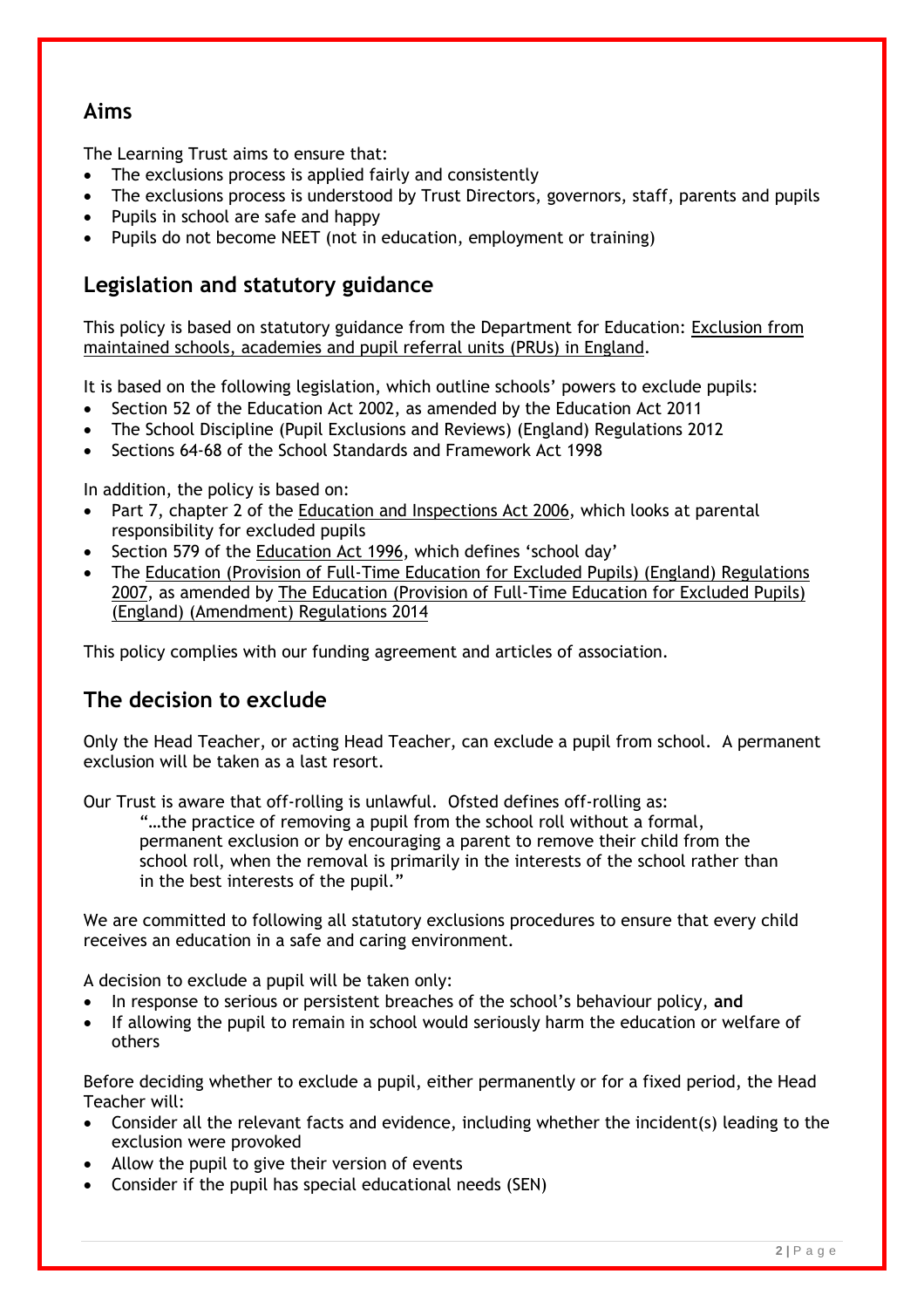# **Definition**

For the purposes of exclusions, school day is defined as any day on which there is a school session. Therefore, INSET or staff training days do not count as a school day.

# **Roles and responsibilities**

#### **The Head Teacher**

#### **Informing parents**

The Head Teacher will immediately provide the following information, in writing, to the parents of an excluded pupil:

- The reason(s) for the exclusion
- The length of a fixed-term exclusion or, for a permanent exclusion, the fact that it is permanent
- Information about parents' right to make representations about the exclusion to the governing body and how the pupil may be involved in this
- Where there is a legal requirement for the governing body to meet to consider the reinstatement of a pupil, and that parents have a right to attend a meeting, be represented at a meeting (at their own expense) and to bring a friend

The Head Teacher will also notify parents by the end of the afternoon session on the day their child is excluded that for the first 5 school days of an exclusion, or until the start date of any alternative provision where this is earlier, parents are legally required to ensure that their child is not present in a public place during school hours without a good reason. Parents may be given a fixed penalty notice or prosecuted if they fail to do this.

If alternative provision is being arranged, the following information will be included when notifying parents of an exclusion:

- The start date for any provision of full-time education that has been arranged
- The start and finish times of any such provision, including the times for morning and afternoon sessions, where relevant
- The address at which the provision will take place
- Any information required by the pupil to identify the person they should report to on the first day

Where this information on alternative provision is not reasonably ascertainable by the end of the afternoon session, it may be provided in a subsequent notice, but it will be provided no later than 48 hours before the provision is due to start. The only exception to this is where alternative provision is to be provided before the sixth day of an exclusion, in which case the information can be provided with less than 48 hours' notice with parents' consent.

#### **Informing the governing body, local authority and the Trust**

The Head Teacher will immediately notify the governing body, the local authority (LA) and the Trust HR Manager or School Improvement Champion of:

- A permanent exclusion, including when a fixed-period exclusion is made permanent
- Exclusions which would result in the pupil being excluded for more than 5 school days (or more than 10 lunchtimes) in a term
- Exclusions which would result in the pupil missing a public examination

For a permanent exclusion, if the pupil lives outside the LA in which the school is located, the Head Teacher will also immediately inform the pupil's 'home authority' of the exclusion and the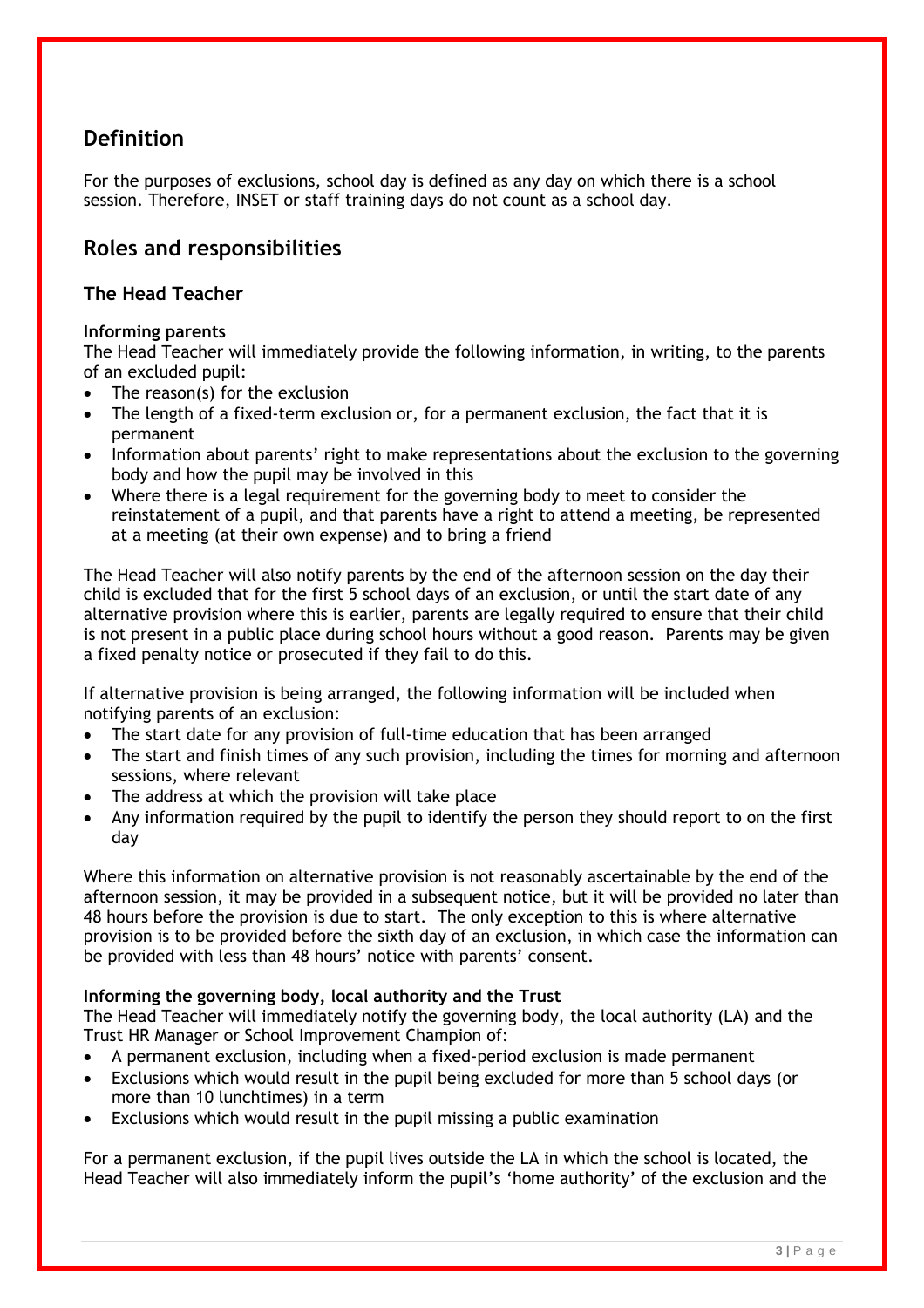reason(s) for it without delay. For all other exclusions, the Head Teacher will notify the governing body and the Trust once a term.

#### **The governing body**

In this Trust, responsibilities regarding exclusions is delegated to the governing body of each individual school within the Trust. A panel of 3 governors from the governing body will be formed to create a committee to consider exclusions in school.

The panel has a duty to consider the reinstatement of an excluded pupil (see next section).

Within 14 days of receipt of a request, the governing body will provide the secretary of state and the LA with information about any exclusions in the last 12 months.

For a fixed-period exclusion of more than 5 school days, the governing body will arrange suitable full-time education for the pupil. This provision will begin no later than the sixth day of the exclusion.

#### **The LA**

For permanent exclusions, the LA is responsible for arranging suitable full-time education to begin no later than the sixth day of the exclusion.

# **Considering the reinstatement of a pupil**

The panel of governors from the governing body will consider the reinstatement of an excluded pupil within 15 school days of receiving the notice of the exclusion if:

- The exclusion is permanent
- It is a fixed-term exclusion which would bring the pupil's total number of school days of exclusion to more than 15 in a term
- It would result in a pupil missing a public examination

If requested to do so by parents, the panel will consider the reinstatement of an excluded pupil within 50 school days of receiving notice of the exclusion if the pupil would be excluded from school for more than 5 school days, but less than 15, in a single term.

Where an exclusion would result in a pupil missing a public examination e.g. SATS, the panel will consider the reinstatement of the pupil before the date of the examination. If this is not practicable, the panel will consider the exclusion and decide whether or not to reinstate the pupil.

The panel can either:

- Decline to reinstate the pupil, or
- Direct the reinstatement of the pupil immediately, or on a particular date

In reaching a decision, the panel will consider whether the exclusion was lawful, reasonable and procedurally fair and whether the Head Teacher followed their legal duties. They will decide whether or not a fact is true 'on the balance of probabilities', which differs from the criminal standard of 'beyond reasonable doubt', as well as any evidence that was presented in relation to the decision to exclude.

Minutes will be taken of the meeting, and a record of evidence considered kept. The outcome will also be recorded on the pupil's educational record.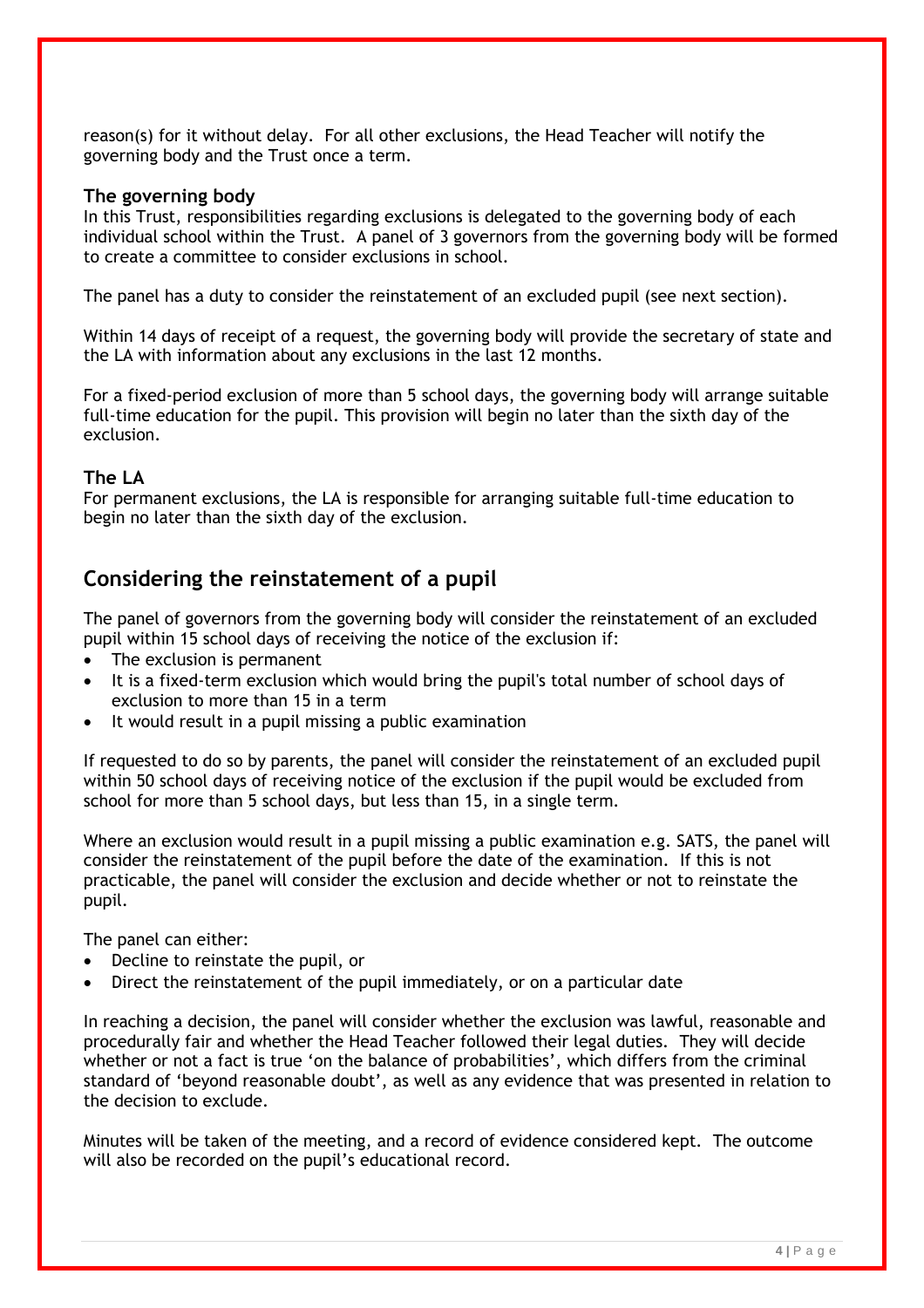The panel will notify, in writing, the Head Teacher, parents and the LA of its decision, along with reasons for its decision, without delay.

Where an exclusion is permanent, the panel's decision will also include the following:

- The fact that it is permanent
- Notice of parents' right to ask for the decision to be reviewed by an independent review panel, and:
	- The date by which an application for an independent review must be made
	- The name and address to whom an application for a review should be submitted
	- That any application should set out the grounds on which it is being made and that, where appropriate, reference to how the pupil's SEN are considered to be relevant to the exclusion
	- That, regardless of whether the excluded pupil has recognised SEN, parents have a right to require the academy to appoint an SEN expert to attend the review
	- Details of the role of the SEN expert and that there would be no cost to parents for this appointment
	- That parents must make clear if they wish for an SEN expert to be appointed in any application for a review
	- That parents may, at their own expense, appoint someone to make written and/or oral representations to the panel, and parents may also bring a friend to the review
- That if parents believe that the exclusion has occurred as a result of discrimination, they may make a claim under the Equality Act 2010 to the first-tier tribunal (special educational needs and disability), in the case of disability discrimination, or the county court, in the case of other forms of discrimination. A claim of discrimination made under these routes should be lodged within 6 months of the date on which the discrimination is alleged to have taken place

## **An independent review**

If parents apply for an independent review, the academy will arrange for an independent panel to review the decision of the governing body not to reinstate a permanently excluded pupil.

Applications for an independent review must be made within 15 school days of notice being given to the parents by the panel of its decision to not reinstate a pupil.

A panel of 3 or 5 members will be constituted with representatives from each of the categories below. Where a 5-member panel is constituted, 2 members will come from the school governors category and 2 members will come from the Head Teacher category. A lay member will chair the panel who has not worked in any school in a paid capacity, disregarding any experience as a school governor or volunteer and a clerk will be appointed to the panel.

- School governors who have served as a governor for at least 12 consecutive months in the last 5 years, provided they have not been teachers or Head Teachers during this time
- Head Teachers or individuals who have been a Head Teacher within the last 5 years
- A person may not serve as a member of a review panel if they:
	- Are a director of the Learning Trust, or governing board of the excluding school
	- Are the Head Teacher of the excluding school, or have held this position in the last 5 years
	- Are an employee of the academy trust, or the governing board, of the excluding school (unless they are employed as a Head Teacher at another school)
	- Have, or at any time have had, any connection with the academy trust, school, governing board, parents or pupil, or the incident leading to the exclusion, which might reasonably be taken to raise doubts about their impartially
	- Have not had the required training within the last 2 years (see appendix 1 for what training must cover)

The independent panel will decide one of the following: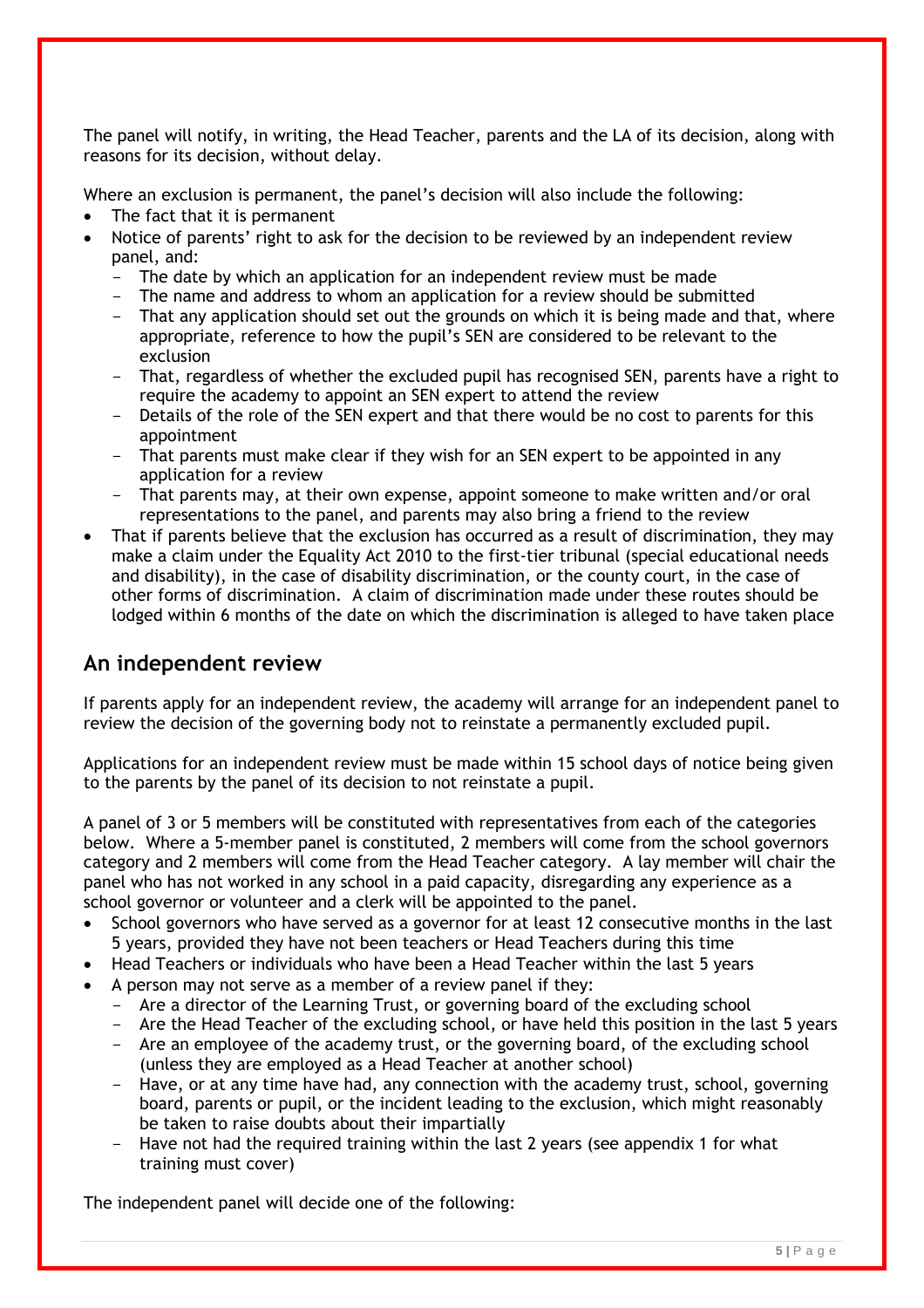- Uphold the governing body's decision
- Recommend that the governing body reconsiders reinstatement
- Quash the governing body's decision and direct that they reconsider reinstatement (only when the decision is judged to be flawed)

The panel's decision can be decided by a majority vote. In the case of a tied decision, the chair has the casting vote.

# **School registers**

A pupil's name will be removed from the school admissions register if:

- 15 school days have passed since the parents were notified of the exclusion panel's decision to not reinstate the pupil and no application has been made for an independent review panel, or
- The parents have stated in writing that they will not be applying for an independent review panel

Where an application for an independent review has been made, the governing board will wait until that review has concluded before removing a pupil's name from the register.

Where alternative provision has been made for an excluded pupil and they attend it, code B (education off-site) or code D (dual registration) will be used on the attendance register.

Where excluded pupils are not attending alternative provision, code E (absent) will be used.

# **Returning from a fixed-term exclusion**

Following a fixed-term exclusion, a re-integration meeting will be held involving the pupil, parents, a member of senior staff and other staff, where appropriate.

The following measures may be implemented when a pupil returns from a fixed-term exclusion:

- Agreeing a behaviour contract
- Putting a pupil 'on report'
- Internal isolation

### **Monitoring arrangements**

The Head Teacher monitors the number of exclusions every term and reports back to the governing body. They also liaise with the local authority to ensure suitable full-time education for excluded pupils.

This policy will be reviewed regularly by the Trust. At every review, the policy will be shared with the governing body of our Trust Schools.

# **Links with other policies**

This exclusions policy is linked to our

- Behaviour policy
- SEN policy and information report